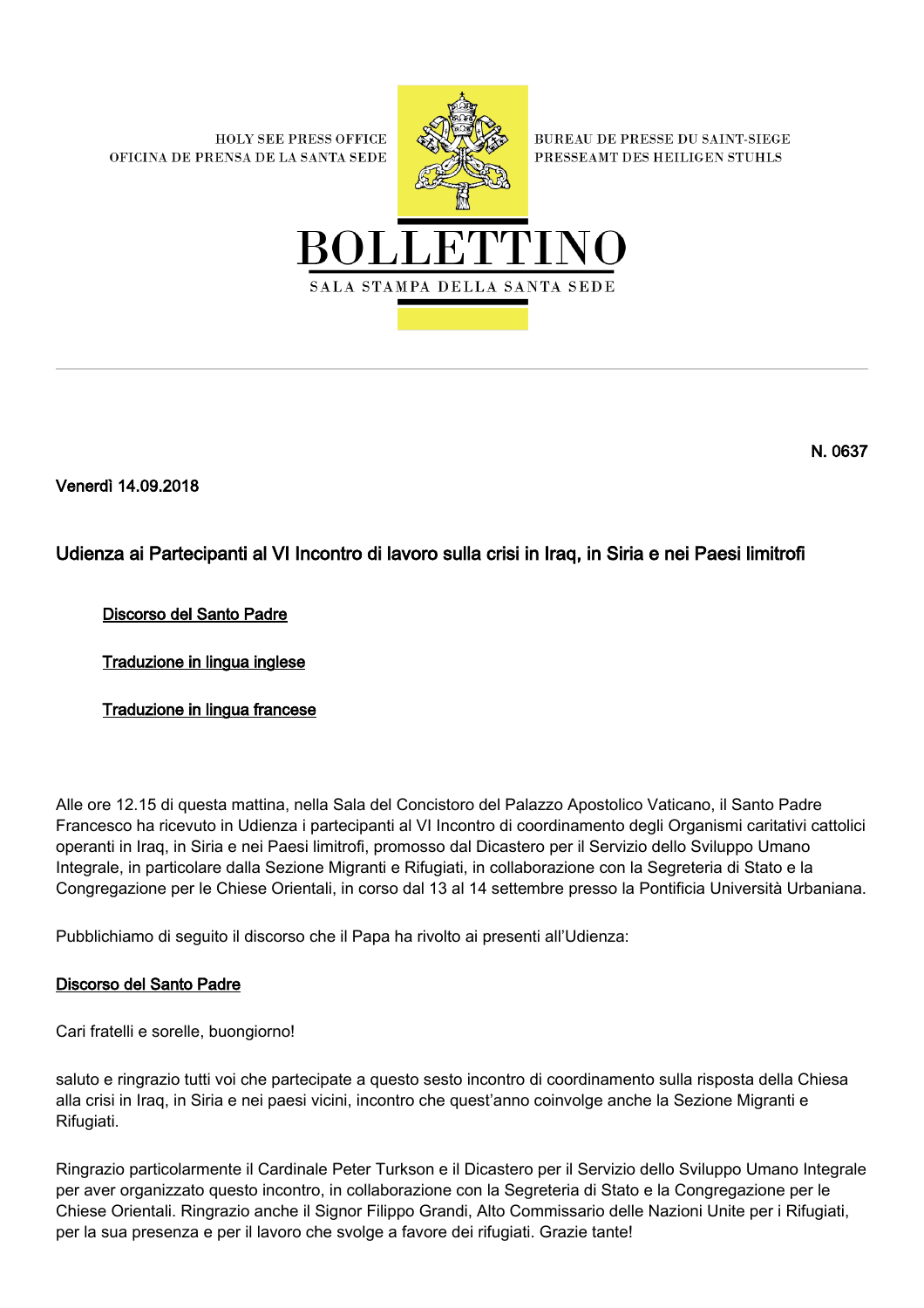Da troppi anni i conflitti insanguinano quella regione e la situazione delle popolazioni in Siria e in Iraq e nei Paesi vicini continua a destare grande preoccupazione. Ogni giorno, nella preghiera, porto davanti al Signore le sofferenze e le necessità delle Chiese e dei popoli di quelle amate terre, come pure di coloro che si prodigano per dare loro aiuto. E questo è vero: ogni giorno.

Con la vostra terza indagine sull'aiuto umanitario delle entità ecclesiali, state apportando un importante contributo per meglio comprendere le necessità e meglio coordinare gli aiuti in favore di queste popolazioni.

Come ho più volte ricordato, esiste il rischio che la presenza cristiana sia cancellata proprio nella terra da cui si è propagata nel mondo la luce del Vangelo. In collaborazione con le Chiese sorelle, la Santa Chiesa lavora assiduamente per garantire un futuro a queste comunità cristiane.

La Chiesa intera guarda a questi nostri fratelli e sorelle nella fede e li incoraggia con la vicinanza nella preghiera e la carità concreta a non rassegnarsi alle tenebre della violenza e a tenere accesa la lampada della speranza. La testimonianza d'amore con cui la Chiesa ascolta e risponde al grido di aiuto di tutti, a partire dai più deboli e poveri, è un luminoso segno per il presente e un seme di speranza che germoglierà nel futuro.

Quest'opera squisitamente cristiana mi ricorda alcuni passaggi della cosiddetta "Preghiera semplice" attribuita a San Francesco d'Assisi: «Dov'è odio, fa' che io porti l'amore [...]. Dov'è disperazione, che io porti la speranza. Dov'è tristezza, che io porti la gioia».

Tra le molte lodevoli iniziative da voi promosse, mi preme quest'anno citare il grande lavoro per sostenere il rientro delle comunità cristiane nella piana di Ninive, in Iraq, e le cure sanitarie assicurate a tanti malati poveri in Siria, in particolare attraverso il progetto "Ospedali Aperti".

Cari fratelli, insieme, con la grazia di Dio, guardiamo al futuro. Incoraggio voi, che operate a nome della Chiesa, a continuare a prendervi cura dell'educazione dei bambini, del lavoro dei giovani, della vicinanza agli anziani, della cura delle ferite psicologiche; senza dimenticare quelle dei cuori, che la Chiesa è chiamata a lenire: «Dov'è offesa, che io porti il perdono. Dov'è discordia, che io porti l'unione».

Chiedo infine, con forza, alla Comunità internazionale di non dimenticare i tanti bisogni delle vittime di questa crisi, ma soprattutto di superare la logica degli interessi e di mettersi al servizio della pace ponendo fine alla guerra.

Non possiamo chiudere gli occhi sulle cause che hanno costretto milioni di persone a lasciare, con dolore, la propria terra. Nello stesso tempo incoraggio tutti gli attori coinvolti e la Comunità internazionale a un rinnovato impegno in favore del rientro sicuro degli sfollati alle loro case. Assicurare loro protezione futuro è un dovere di civiltà. È asciugando le lacrime dei fanciulli che non hanno visto altro che macerie, morte e distruzione che il mondo ritroverà la dignità (cfr Parole a conclusione del dialogo, Bari, 7 luglio 2018). A tale proposito, ribadisco il mio apprezzamento per i grandi sforzi a favore dei rifugiati compiuti da diversi Paesi della regione e dalle varie Organizzazioni tra cui alcune qui rappresentate.

Facciamo nostra ancora la Preghiera: «O Signore, fa' di me uno strumento della tua pace [...]. Dove sono le tenebre, che io porti la luce». Essere strumenti di pace e di luce: è l'augurio che faccio ad ognuno di voi. Dal profondo del cuore: grazie per tutto quello che fate ogni giorno, insieme a tanti uomini e donne di buona volontà. Grazie, grazie! Il Signore vi benedica e la Madonna vi accompagni.

[01365-IT.02] [Testo originale: Italiano]

# Traduzione in lingua inglese

Dear brothers and sisters, good morning!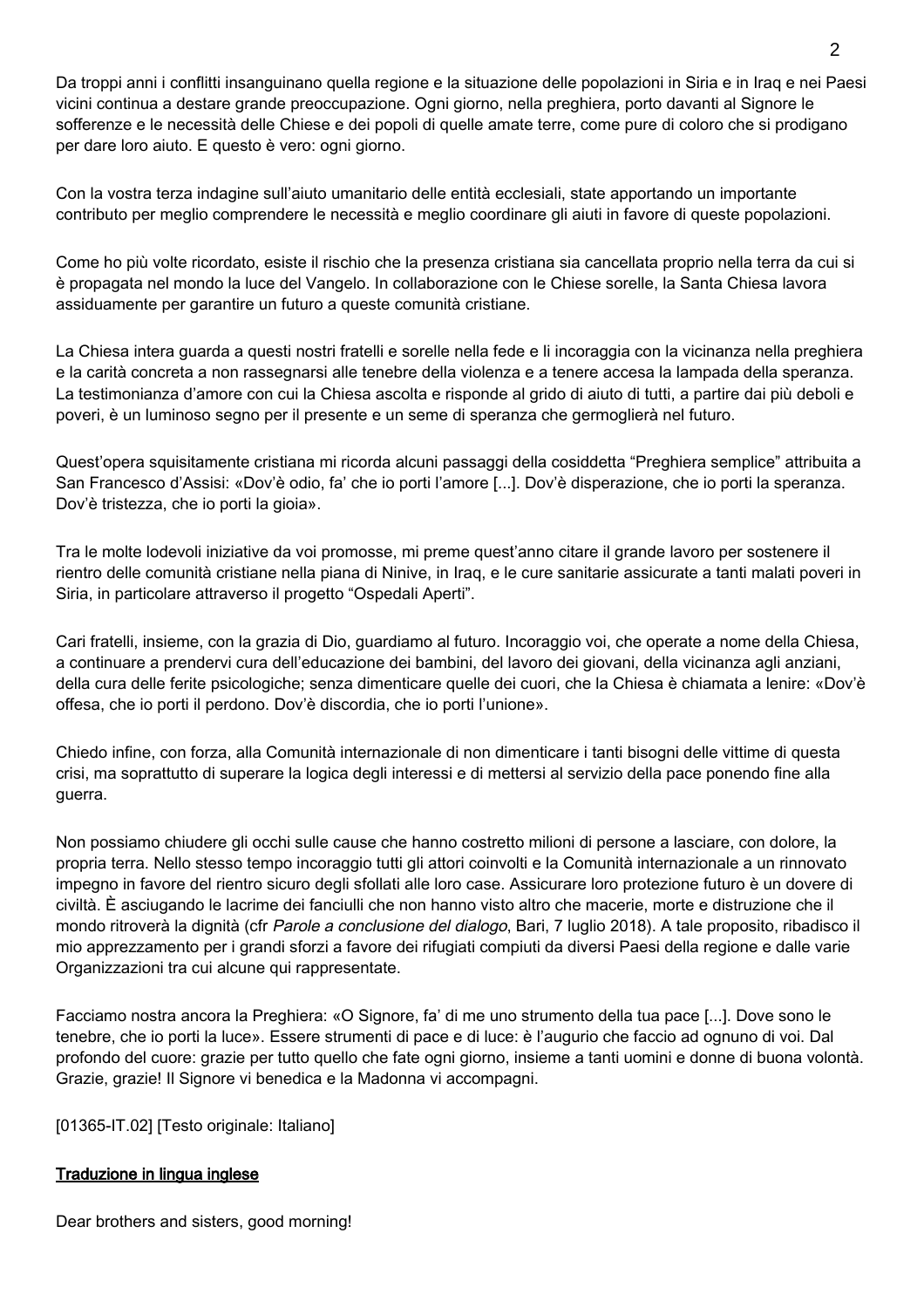I greet all of you warmly and thank you for taking part in this sixth meeting for coordinating the Church's response to the crisis in Iraq, Syria and neighbouring countries, a meeting which this year includes also the Section for Migrants and Refugees.

I thank particularly Cardinal Peter Turkson and the Dicastery for Promoting Integral Human Development who have organized this meeting, in conjunction with the Secretariat of State and the Congregation for the Oriental Churches. I am grateful also to Mr Filippo Grandi, United Nations High Commissioner for Refugees, for his presence and his work helping refugees. Many thanks!

For too many years the conflicts of bloodshed in that region, and the situation of peoples in Syria, Iraq and neighbouring countries, have continued to cause great concern. Every day, in prayer, I bring before the Lord the suffering and needs of the Churches and the peoples of these beloved lands, as too the needs of those seeking to provide help. And this is true: every day.

With this third study regarding humanitarian aid provided by ecclesial groups, you are offering an important contribution to better understand the needs of these populations and to coordinate aid to them.

As I have recalled on several occasions, there is the real risk that the Christian presence may disappear in the very land from which the light of the Gospel first emanated. In cooperation with the Sister Churches, the Church is working to diligently ensure a future for these Christian communities.

The whole Church looks to these brothers and sisters in the faith and encourages them through closeness in prayer and concrete charity not to give in to the darkness of violence and to keep alive the light of hope. The witness of love with which the Church listens and responds to the cry for help from all, starting with the weakest and poorest, is a source of light in the present and a seed of hope that will bear fruit in the future.

This particularly fine Christian project reminds me of some passages from the prayer attributed to Saint Francis of Assisi: "Where there is hatred, let me bring love… Where there is despair, let me bring hope. Where there is sadness, let me bring joy".

Among the many praiseworthy initiatives you promote, it is important this year to mention the great project of supporting the return of Christian communities to the Nineveh Plain in Iraq, in a special way through the Open Hospitals project.

Dear brothers and sisters, by God's grace let us look together to the future. I encourage you, who work in the name of the Church, to continue to provide for the education of children, employment for young people, closeness to the elderly and those who are psychologically wounded; without forgetting the wounds of the heart, which the Church is called to heal: "Where there is offence, let me bring pardon. Where there is discord, let me bring harmony".

Finally, and forcefully, I ask the international community not to neglect the many needs of the victims of this crisis, and above all to set aside special interests in order to be at the service of peace, and to bring an end to war.

We cannot close our eyes to the reasons that have forced millions of people to leave – painfully – their home countries. At the same time, I encourage all parties involved, and the international community, to renew their commitment to ensuring the safe return of displaced persons to their homes. Ensuring their protection and their future is a demand imposed by civilized behaviour. It will be through drying the tears of children who have seen nothing but ruins, death and destruction that the world will recover its dignity (cf. Address at the Conclusion of the Dialogue, Bari, 7 July 2018). In this regard, I reiterate my appreciation for the great efforts undertaken on behalf of refugees by various countries of the region and by a variety of organizations, among whom are those represented here.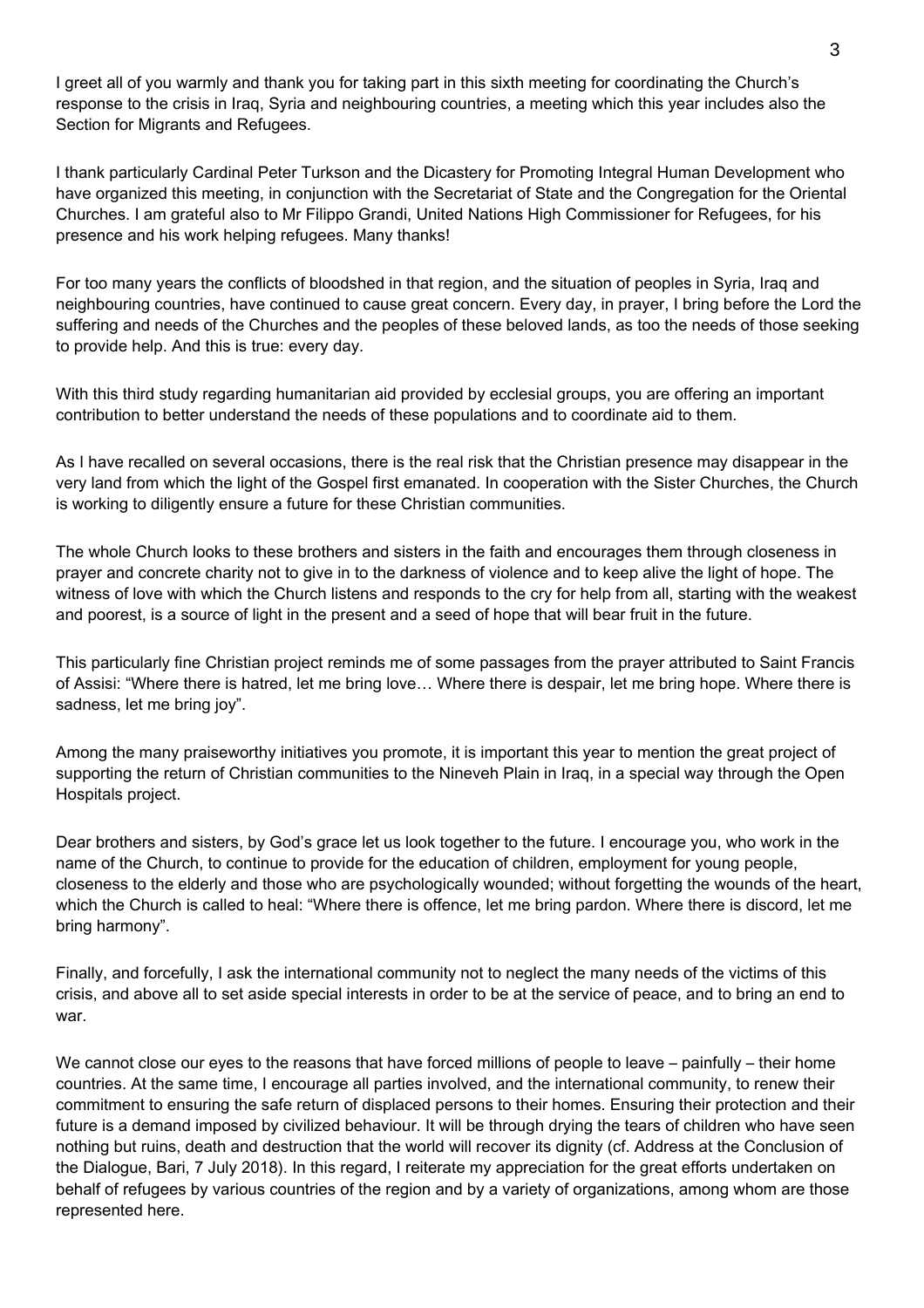Let us make the Prayer our own: "Lord, make me an instrument of your peace […]. Where there is darkness, let me bring light". Being instruments of peace and light: this is what I wish for each of you. From the depths of my heart: thank you for everything you are doing each day, together with so many other men and women of good will. Thank you, thank you! May the Lord bless you and may Our Lady accompany you.

[01365-EN.02] [Original text: Italian]

### Traduzione in lingua francese

Chers frères et sœurs, buonjour!

Je vous salue et je vous remercie, vous tous qui participez à cette sixième rencontre de coordination sur la réponse de l'Église à la crise en Irak, en Syrie et dans les pays voisins, rencontre qui cette année implique aussi la Section pour les Migrants et pour les Réfugiés.

Je remercie en particulier le Cardinal Peter Turkson et le Dicastère pour le Service du Développement Humain Intégral d'avoir organisé cette rencontre, en collaboration avec la Secrétairerie d'État et la Congrégation pour les Églises Orientales. Je remercie aussi Monsieur Filippo Grandi, Haut-Commissaire des Nations Unies pour les Réfugiés, de sa présence et du travail qu'il accomplit en faveur des réfugiés. Merci beaucoup!

Depuis trop d'années, les conflits ensanglantent cette région et la situation des populations en Syrie, en Irak et dans les pays voisins demeure une source de grande préoccupation. Chaque jour, dans la prière, je porte devant le Seigneur les souffrances et les besoins des Églises et des peuples de ces terres bien-aimées, ainsi que ceux qui déploient des efforts pour les aider. Et c'est vrai: chaque jour.

Avec votre troisième étude sur l'aide humanitaire des institutions ecclésiales, vous apportez une contribution importante pour mieux comprendre les besoins et mieux coordonner les aides en faveur de ces populations.

Comme je l'ai rappelé plusieurs fois, il y a un risque que la présence chrétienne soit effacée précisément de la terre d'où s'est répandue dans le monde la lumière de l'Évangile. En collaboration avec les Églises sœurs, la Sainte Église travaille assidûment pour garantir un avenir à ces communautés chrétiennes.

Toute l'Église regarde nos frères et sœurs dans la foi, et les encourage par la proximité dans la prière et la charité concrète à ne pas se résigner aux ténèbres de la violence et à tenir allumée la lampe de l'espérance. Le témoignage d'amour avec lequel l'Église écoute et répond à l'appel au secours de tous, à commencer par les plus fragiles et les plus pauvres, est un signe lumineux pour le présent et une semence d'espérance qui germera dans l'avenir.

Cette œuvre éminemment chrétienne me rappelle certains passages de la dénommée "Prière simple" attribuée à Saint François d'Assise: «Où se trouve la haine, fais que je porte l'amour […]. Où est le désespoir, que je porte l'espérance. Où est la tristesse, que je porte la joie».

Parmi les nombreuses initiatives louables que vous promouvez, je voudrais mentionner cette année le grand travail accompli pour soutenir le retour des communautés chrétiennes dans la plaine de Ninive, en Irak, et les soins de santé fournis à tant de malades pauvres en Syrie, en particulier à travers le projet "Hôpitaux ouverts".

Chers frères, ensemble, avec la grâce de Dieu, regardons vers l'avenir. Je vous encourage, vous qui œuvrez au nom de l'Église, à continuer à vous occuper de l'éducation des enfants, du travail des jeunes, de la proximité des personnes âgées, du soin des blessures psychologiques; sans oublier celles des cœurs, que l'Église est appelée à soulager: «Où est l'offense, que je porte le pardon. Où est la discorde, que je porte l'union».

Enfin je demande, avec force, à la Communauté internationale de ne pas oublier les nombreux besoins des